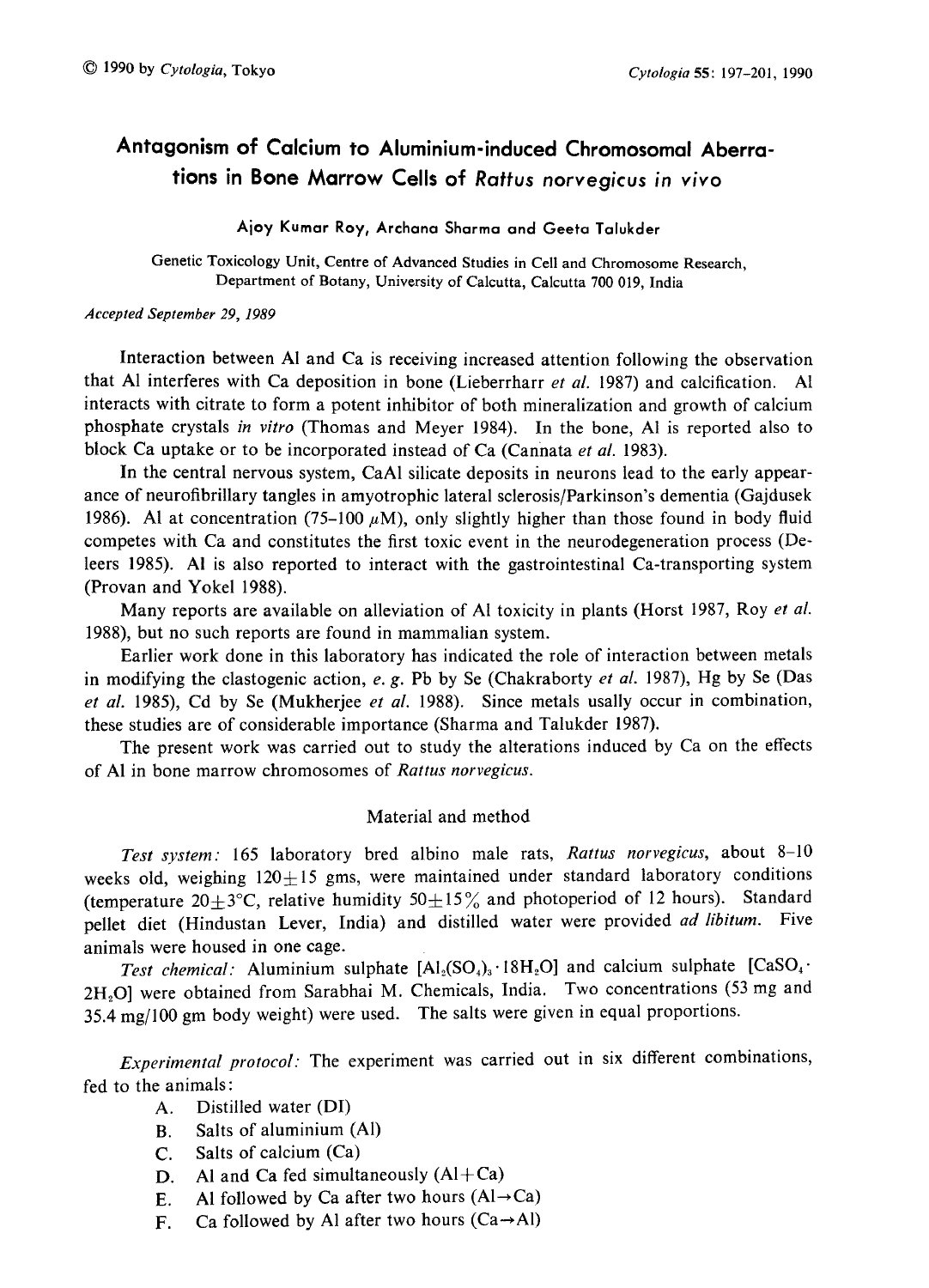| ______ | Amount of<br>Amount of<br>Al salt<br>Ca salt |      | Amount of | Amount of | Al: Ca |  |
|--------|----------------------------------------------|------|-----------|-----------|--------|--|
|        |                                              |      | 4.29      | 12.33     | 1:2.88 |  |
|        | 35.4                                         | 35.4 | 2.87      | 8.23      | 1:2.88 |  |

Table showing content of different metals in mg/100 gm body weight

Aqueous solutions of the salts were administered orally to the animals daily for 21 consecutive days. In each set, 15 animals per concentration were used. Five animals were sacrificed 24 hours after days 7, 14 and 21.

For chromosome studies, 0.04% colchicine was injected intra-peritoneally to the animal (I ml per 100 gm body weight). The animal was sacrificed after 90 minutes by cervical dislocation. Marrow of femur bones was flushed out in 0.8% sodium citrate, incubated at  $37^{\circ}$ C for 25 minutes and fixed in 1: 3 acetic acid: ethanol. The fixative was changed thrice after centrifugation each time and flame dried slides were prepared and stained with diluted Giemsa solution (Sharma and Sharma 1980, Preston et al. 1987).

All slides were coded and scored blind by a single person (AKR). Chromosomal aberrations were scored from 60 well-scattered metaphase plates having 42 chromosomes for each animal, making a total of 300 metaphases for each set of experiment.

Statistical analysis was carried out following analysis of variance (ANOVA) test. For multiple comparison, Duncan's new multiple range test (Kotz and Johnson 1982) was used with the help of Harter's table (Harter 1960).

#### Results and discussion

Ca is found to antagonize the toxic effects of Al in both doses as shown by frequency of abnormal cells (Tables 1 and 2). The frequency of metaphases with chromosomal aberrations was maximum in the animals fed aluminium alone (Set B) taking all the treatments into account. The ANOVA calculation indicates a significant difference among means at  $5\%$  level among all groups of treatment. It was most pronounced following administration of both doses of Al alone after 21 days of treatment, where the frequency of aberrant metaphase was significantly higher than that observed in any combination group. It indicates that Ca protection against Al is duration-dependent.

Among the three combinations  $(A|+Ca, Ca \rightarrow Al$  and  $Al \rightarrow Ca$ ),  $Ca \rightarrow Al$  (Group F) afforded maximum protection as shown by reduction in the frequency of chromosomal abnormalities.

Since Ca is an essential component of life, the ability of  $Al^{3+}$  to replace or displace Ca ions has a major effect in life functions. There are conflicting reports on increase or decrease in tissue Ca concentration following Al administration, the mechanism being not clear (Mayor 1985). Al has a very high affinity for DNA, RNA and mononucleotides (Ganrot 1986) and complexes with DNA (Karlik et al. 1980, Dyrssen et al. 1987) and interacts with microtubule aggregation (Mac Donald et al. 1987). The differences in ionic radii  $[A]^{3+}$  (0.54A°), Ca<sup>2+</sup>  $(1.00A<sup>°</sup>)$ ] result in competition between Al and Ca for small molecule ligands and phosphates (Martin 1986).

In the present study, dicentrics and translocations were more frequent in combination treatments, suggesting that the effects extended over more than one cell cycle with Al or Ca alone. However, chromatid breaks and gaps were more frequent indicating renewed activity of the chemical at each cell cycle (Tables 1 and 2).

The results show that Ca, when given in combination with Al, counteracts the clastogenic effects of the latter. Since Ca administered before Al affords the maximum protection, it is possible that  $Ca^{2+}$  ions present in excess in the cell are able to prevent the action of  $A^{13+}$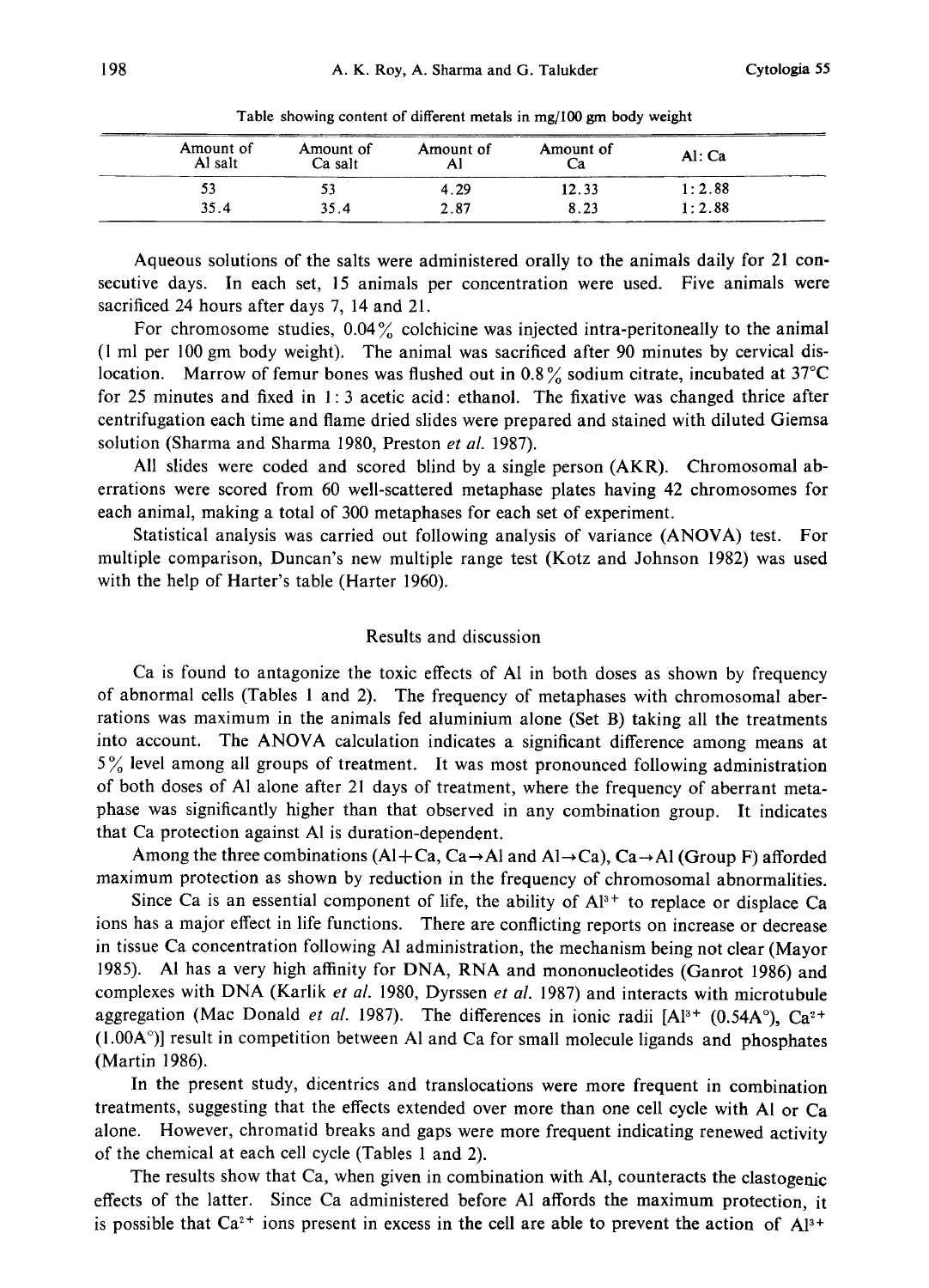| Period of<br>treatment<br>(in days) | Experi-<br>mental<br>set | Percentage of abnormalities |               |                 |                          |                          |                         |                                           |
|-------------------------------------|--------------------------|-----------------------------|---------------|-----------------|--------------------------|--------------------------|-------------------------|-------------------------------------------|
|                                     |                          | Gaps                        | <b>Breaks</b> | Dicen-<br>trics | Trans-<br>loca-<br>tions | Pulve-<br>rized<br>cells | Poly-<br>ploid<br>cells | Aberrant<br>metaphase<br>$(Mean \pm SEM)$ |
|                                     | A                        | 2.00                        | 1.33          | 0.33            | 0.33                     | 0.33                     | 0.33                    | $4.67 \pm 0.82*$                          |
|                                     | B                        | 3.33                        | 9.67          |                 |                          | 2.00                     | 1.00                    | $14.67 \pm 0.34$                          |
|                                     | C                        | 2.67                        | 5.00          |                 | 1.00                     |                          | 0.67                    | $8.67 + 1.00*$                            |
| 7                                   | D                        | 2.00                        | 6.67          | 1.00            | 2.00                     | 0.67                     | 1.33                    | $13.67 \pm 1.87$                          |
|                                     | Е                        | 3.67                        | 7.00          | 0.67            | 0.33                     | 3.67                     | 0.67                    | $15.00 \pm 1.58$                          |
|                                     | F                        | 3.67                        | 4.33          | 2.00            | 0.67                     | 1.67                     | 0.33                    | $11.67 \pm 2.11$                          |
|                                     | A                        | 2.33                        | 2.33          | 0.67            | 0.67                     | 1.00                     | 0.67                    | $6.33 \pm 1.61*$                          |
|                                     | B                        | 4.00                        | 10.00         | 0.33            | 1.00                     | 2.00                     | 2.00                    | $17.33 \pm 2.21$                          |
|                                     | $\mathbf C$              | 1.67                        | 5.00          | 0.33            | 1.00                     | 0.67                     | 1.33                    | $10.00 + 0.79*$                           |
| 14                                  | D                        | 4.33                        | 7.33          | 1.33            | 1.33                     | 2.00                     | 4.00                    | $20.00 \pm 3.31$                          |
|                                     | Е                        | 0.67                        | 7.67          | 0.33            | 2.00                     | 0.67                     | 3.00                    | $13.67 \pm 1.87$                          |
|                                     | F                        | 3.00                        | 7.00          | 2.00            | 1.00                     | 1.00                     |                         | $12.67 + 2.09*$                           |
|                                     | A                        | 2.33                        | 2.00          | 1.00            | 0.33                     | 1.00                     | 1.00                    | $6.67 + 0.75*$                            |
|                                     | B                        | 4.00                        | 2.00          | 2.00            | 0.67                     | 3.33                     | 3.00                    | $22.00 \pm 1.61$                          |
|                                     | $\mathbf C$              | 1.67                        | 7.00          | 0.67            |                          |                          | 2.33                    | $10.67 \pm 1.46*$                         |
| 21                                  | D                        | 4.00                        | 4.67          | 1.33            | 3.67                     | 0.67                     | 1.00                    | $15.00 \pm 1.77*$                         |
|                                     | E                        | 1.67                        | 4.67          | 1.67            |                          | 3.00                     | 2.33                    | $13.00 \pm 2.00*$                         |
|                                     | $\mathbf F$              | 2.00                        | 6.00          | 2.67            | 1.00                     | 3.67                     | 0.33                    | $15.67 \pm 0.94*$                         |

| Table 1. Effect of chronic treatment of aluminium sulphate and calcium |
|------------------------------------------------------------------------|
| sulphate on rat bone marrow chromosomes**                              |

\*  $P \le 0.05$  as compared with Group B following ANOVA test and Duncan's multiple range test.

\*\* Dose: Aluminium sulphate 33 mg/100 gm body wt. (Al content 4.29 mg/100 gm body wt.).

Calcium sulphate 53 mg/100 gm body wt. (Ca content 12.33 mg/100 gm body wt.).

| Period of<br>treatment<br>(in days) | Experi-<br>mental<br>set | Percentage of abnormalities |               |                 |                          |                          |                         |                                           |
|-------------------------------------|--------------------------|-----------------------------|---------------|-----------------|--------------------------|--------------------------|-------------------------|-------------------------------------------|
|                                     |                          | Gaps                        | <b>Breaks</b> | Dicen-<br>trics | Trans-<br>loca-<br>tions | Pulve-<br>rized<br>cells | Poly-<br>ploid<br>cells | Aberrant<br>metaphase<br>$(Mean \pm SEM)$ |
|                                     | A                        | 2.00                        | 1.33          | 0.33            | 0.33                     | 0.33                     | 0.33                    | $4.67 + 0.82*$                            |
|                                     | B                        | 4.33                        | 8.33          | 0.67            | 0.33                     | 1.00                     | 1.00                    | $14.67 \pm 1.33$                          |
|                                     | C                        | 1.00                        | 5.67          |                 | 0.33                     |                          | 1.67                    | $8.67 + 1.00*$                            |
| 7                                   | D                        | 2.67                        | 4.00          | 2.00            | 0.67                     | 1.67                     |                         | $10.67 \pm 0.94$                          |
|                                     | E                        | 1.67                        | 3.67          | 2.67            | 1.00                     |                          | 1.67                    | $10.00 \pm 0.79$                          |
|                                     | F                        | 1.00                        | 7.00          | 2.00            | 2.00                     | 1.00                     | 1.00                    | $10.67 + 3.40$                            |
|                                     | A                        | 2.33                        | 2.33          | 0.67            | 0.67                     | 1.00                     | 0.67                    | $6.33 \pm 1.61*$                          |
|                                     | $\bf{B}$                 | 4.00                        | 4.67          | 0.67            | 1.00                     | 2.67                     | 5.33                    | $17.33 \pm 1.94$                          |
|                                     | $\mathbf C$              | 2.00                        | 2.00          | 1.00            |                          | 1.00                     | 2.33                    | $8.33 \pm 1.27*$                          |
| 14                                  | D                        | 2.67                        | 6.67          | 1.33            | 1.67                     | 0.67                     | 4.00                    | $15.67 \pm 3.10$                          |
|                                     | E                        | 5.67                        | 9.33          | 0.67            | 1.00                     | 0.67                     | 0.33                    | $16.00 \pm 1.00$                          |
|                                     | $\mathbf{F}$             | 3.33                        | 10.33         | 0.67            | 2.67                     | 2.67                     | 0.67                    | $16.67 \pm 0.91$                          |
|                                     | A                        | 2.33                        | 2.00          | 1.00            | 0.33                     | 1.00                     | 1.00                    | $6.67 + 0.75*$                            |
|                                     | B                        | 2.33                        | 6.67          | 2.33            | 1.33                     | 2.00                     | 3.33                    | $17.67 \pm 1.00$                          |
|                                     | C                        | 1.00                        | 7.67          | 1.00            | 0.33                     | 1.00                     | 2.33                    | $13.00 \pm 0.92*$                         |
| 21                                  | D                        | 4.33                        | 6.67          | 1.67            | 2.00                     | 1.00                     |                         | $14.00 \pm 0.61*$                         |
|                                     | E                        | 2.00                        | 4.33          |                 | 3.33                     | 0.67                     | 1.67                    | $12.00 \pm 1.61*$                         |
|                                     | F                        | 1.00                        | 7.00          | 2.00            | 2.00                     | 1.00                     | 1.00                    | $14.00 \pm 1.70*$                         |

Table 2. Effect of chronic treatment of aluminium sulphate and calcium sulphate on rat bone marrow chromosomes\*\*

\*  $P \le 0.05$  as compared with Group B following ANOVA test and Duncan's multiple range test.

\*\* Dose: Aluminium sulphate 35.4 mg/100 gm body wt. (Al content 2.87 mg/100 gm body wt.).

Calcium sulphate 35.4 mg/100 gm body wt. (Ca content 8.23 mg/100 gm body wt.).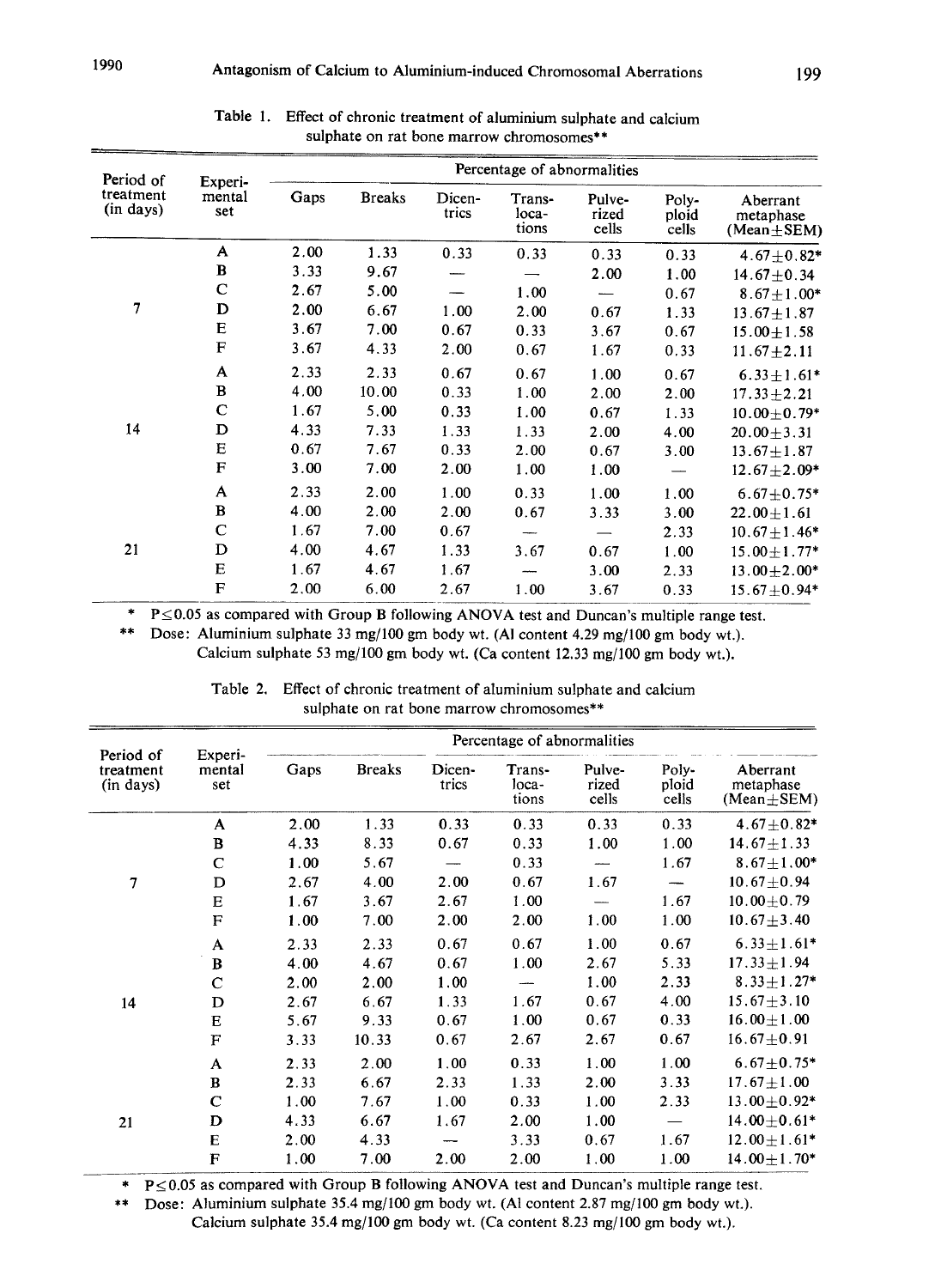ions on chromosomal proteins and spindle microtubules. This point is further strengthened by the observation that after 21 days of treatment, Ca in all combination significantly reduced the percentage of aberrant metaphases (Tables 1 and 2).

## Summary

The interaction of Al with Ca in six different combinations was studied in bone marrow chromosomes following daily oral administration for prolonged periods. Cytotoxic effects of Al, measured by the induction of chromosomal aberrations, were countered by treatment with Ca. The protection afforded was maximum when Ca was fed at a ratio of 3: 1, as related to Al, 2 hours before the administration of Al.

# Acknowledgments

The authors are grateful to Professor A. K. Sharma, Programme Co-ordinator, Centre for Advanced Studies, for the laboratory facilities provided and the University Grants Commission, New Delhi and Council for Scientific and Industrial Research, New Delhi for financial assistance.

#### References

- Cannata, J. B., Briggs, J. D., Junor, B. J. R., Fell, G. S. and Beastall, G. 1983. Effect of acute aluminium overload on calcium and parathyroid hormone metabolism. Lancet 1: 501-503.
- Chakraborty, I., Sharma, A. and Talukder, G. 1987. Antagonistic and synergistic effects of lead and selenium in Rattus norvegicus. Toxicol. Lett. 37: 21-26.
- Das, S. K., Giri, A. K., Sharma, A. and Talukder, G. 1985. Effects of mercury selenium antagonism on mammalian cell division. Cytobios 42: 271-277.
- Deleers, M. 1985. Cationic atmosphere and cation competition binding at negatively charged membranes: Pathological implications of aluminum. Res. Commun. Chem. Pathol. and Pharmacol. 49: 277- 293.
- Dyrssen, D., Haraldsson, C., Nyberg, E. and Wedborg, M. 1987. Complexation of aluminum with DNA. J. Inorg. Biochem. 29: 67-75.
- Gajdusek, D. C. 1986. Calcium aluminium silicon deposits in neurons lead to paired helical filaments identical to those of AD and Down's patients. Neurobiol. Aging 7 (6): 555-556.
- Ganrot, P. 0. 1986. Metabolism and possible health effects of aluminium. Environ. Health Perspect. 65: 363-441.
- Harter, H. L. 1960. Critical values for Duncan's new multiple range test. Biometrics 16: 671-685.
- Horst, W. J. 1987. Aluminum tolerance and calcium efficiency of cowpea genotypes. J. Plant Nutr. 10: 1121-1129.
- Karlik, S. J., Eichhorn, G. L., Lewis, P. N. and Crapper, D. R. 1980. Interaction of aluminum species with deoxyribonucleic acid. Biochemistry 19: 5991-5998.
- Kotz, S. and Johnson, N. L. (Eds.) 1982. Encyclopedia of Statistical Sciences. Vol. 2. Wiley, New York, pp. 424-425.
- Lieberrharr, M., Grosse, B., Curnot-Witmer, G., Hermann-Erlee, M. P. M. and Balsam, S. 1987. Aluminium action on mouse bone cell metabolism and response to PTH and 1,25-dihydroxy-vitamin  $D<sub>a</sub>$ . Kidney Int. 31: 736-743.
- Mac Donald, T. L., Humphreys, W. C. and Martin, R. B. 1987. Promotion of tubulin assembly by aluminium ion in vitro. Science 236: 183-186.
- Martin, R. B. 1986. The chemistry of aluminium as related to biology and medicine. Clin. Chem. 32 (10): 1797-1806.
- Mayor, G. H. 1985. The case for parathyroid hormone. Am. J. Kidney Diseases 6 (5): 306-308.
- Mukherjee, A., Sharma, A. and Talukder, G. 1988. Effect of selenium on cadmium-induced chromosomal aberrations in bone marrow cells of mice. Toxicol. Lett. 41: 23-29.
- Preston, R. J., Dean, B. J., Galloway, S., Holden, H., McFee, A. F. and Shelby, M. 1987. Mammalian in